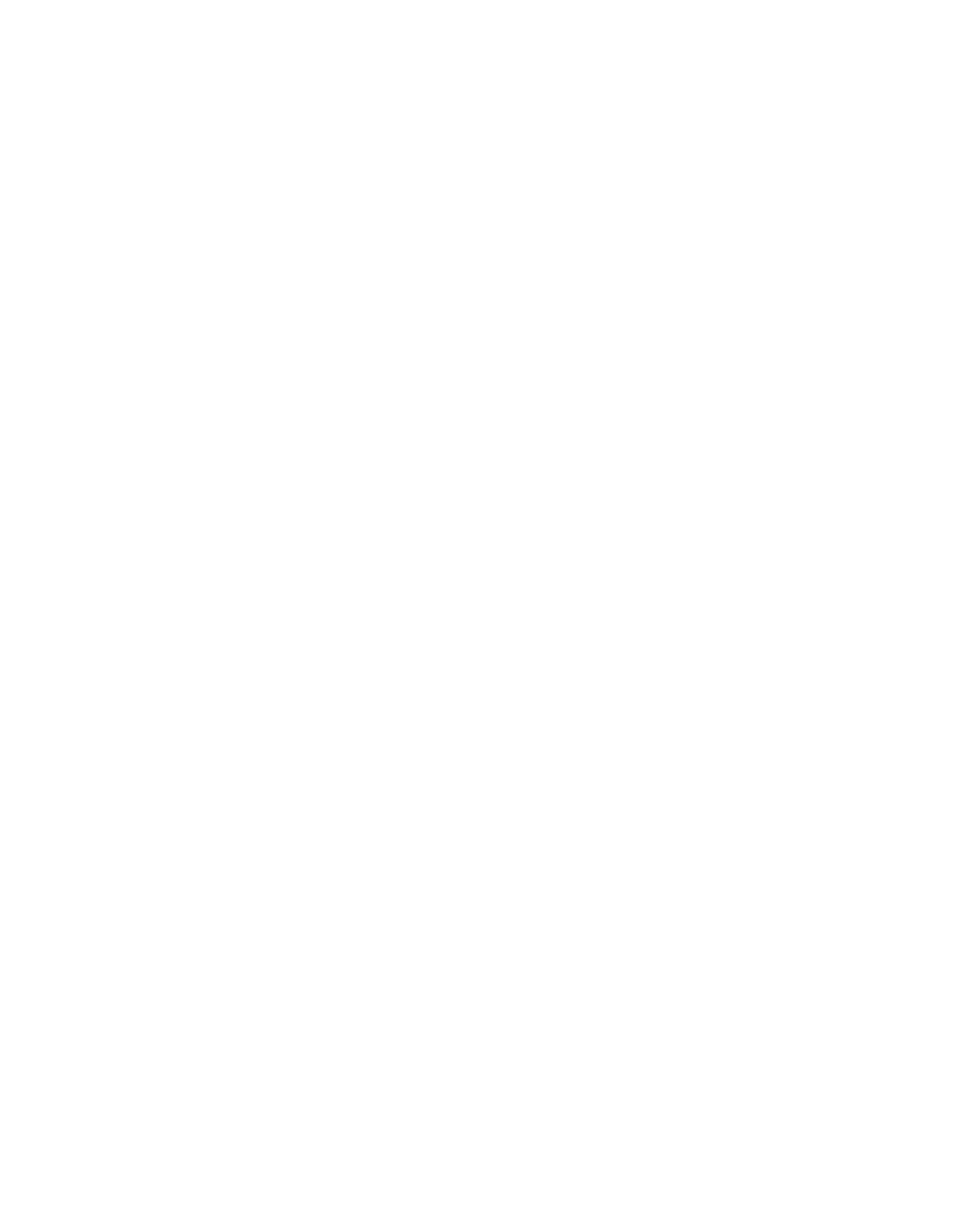

### **(BILL NO. 26 OF 2009)**

A

BILL

Entitled

**AN ACT** TO AMEND THE TRUTH AND RECONCILIATION COMMISSION ACT 2008

**ENACTED** by the National Parliament of Solomon Islands.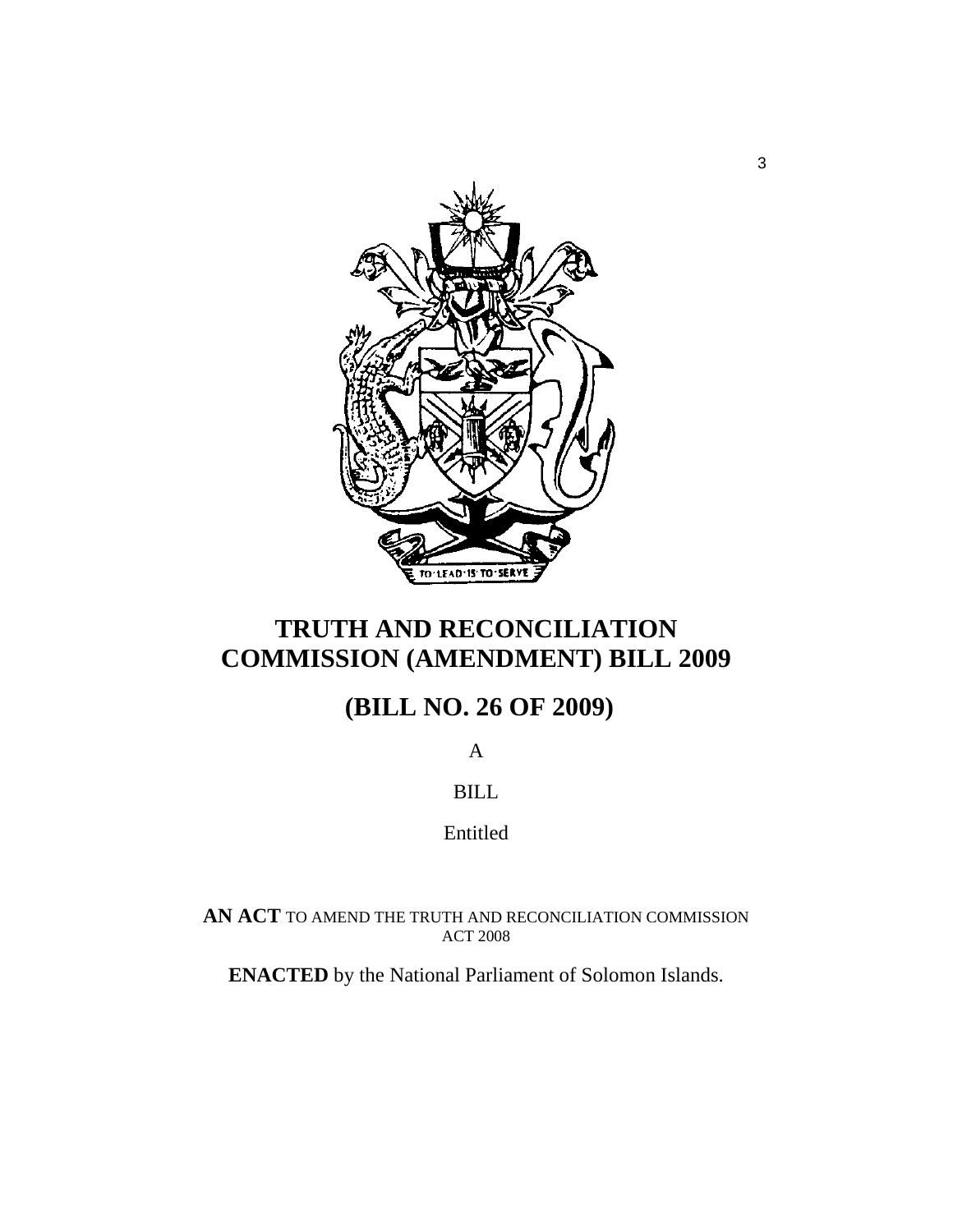| Short title and<br>commencement | 1.                                                                                                                                                                                                                                                                                                                                                                                                      | This Act may be cited as the Truth and Reconciliation |                                                                                                                                                                                                                                       |  |
|---------------------------------|---------------------------------------------------------------------------------------------------------------------------------------------------------------------------------------------------------------------------------------------------------------------------------------------------------------------------------------------------------------------------------------------------------|-------------------------------------------------------|---------------------------------------------------------------------------------------------------------------------------------------------------------------------------------------------------------------------------------------|--|
|                                 | Commission (Amendment) Act 2009, and commences on the date it is                                                                                                                                                                                                                                                                                                                                        |                                                       |                                                                                                                                                                                                                                       |  |
|                                 | published in the Gazette.                                                                                                                                                                                                                                                                                                                                                                               |                                                       |                                                                                                                                                                                                                                       |  |
| Amendment to<br>section 4       | 2.                                                                                                                                                                                                                                                                                                                                                                                                      |                                                       | Section 4 of the principal Act is amended –                                                                                                                                                                                           |  |
|                                 |                                                                                                                                                                                                                                                                                                                                                                                                         | (a)                                                   | in subsection $(1)$ , by deleting "within fourteen days<br>of the appointment of its members" and substituting<br>"on a date appointed by the Minister, by notice in<br>Gazette (whether a retrospective or retroactive<br>$date)$ "; |  |
|                                 |                                                                                                                                                                                                                                                                                                                                                                                                         | (b)                                                   | in subsection (2), by deleting "three months" and<br>substituting "up to seven months".                                                                                                                                               |  |
| Savings                         | 3.<br>For the avoidance of doubt, the appointment of the<br>commencement date of the operations of the Commission or the extension of<br>the preparatory period under this Act does not affect the validity of anything<br>previously done by the Commission after the appointment of the<br>commissioners or by the Commission or any person during the preparatory<br>period extended under this Act. |                                                       |                                                                                                                                                                                                                                       |  |

4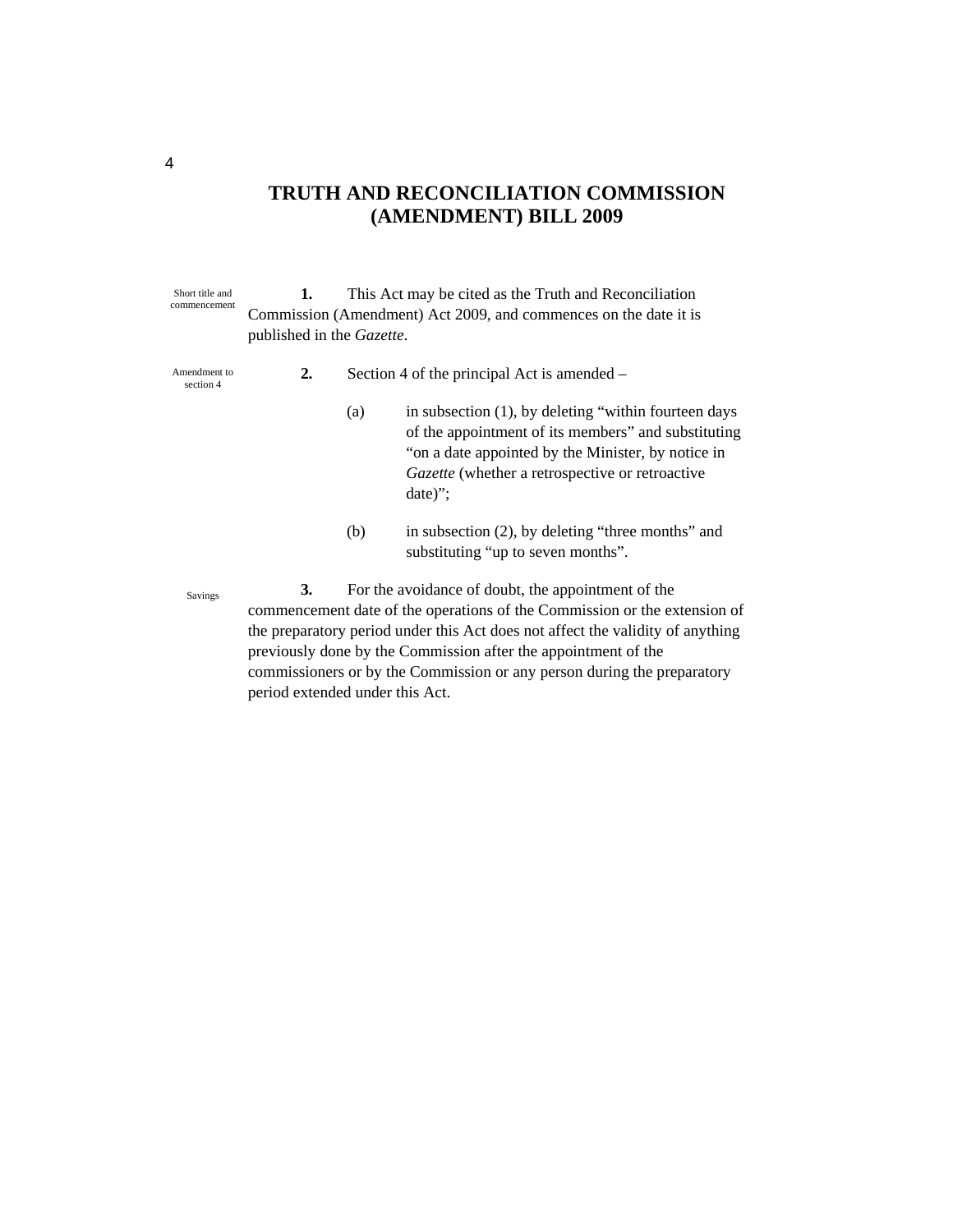#### **OBJECTS AND REASONS**

The objects of this Bill are –

- (a) to allow the Minister to fix the commencement of the operations of the Commission by notice in the *Gazette*; and
- (b) to extend the preparatory period of the Commission from three months to up to seven months.

The delay in appointing the two overseas commissioners necessitated the need to extend the commencement of the operations of the Commission and preparatory period.

#### **MINISTER FOR NATIONAL UNITY, RECONCILIATION AND PEACE**

**...........................................................** 

#### **EXPLANATORY MEMORANDUM**

**Clause 1** provides for the short title and commencement. The proposed amendment will commence on the date of publication in the *Gazette*.

- **Clause 2** amends section 4 of the principal Act to empower the Minister to fix the commencement of the operations of the Commission and to increase the preparatory period of the Commission from three months to up to seven months.
- **Clause 3** provides for a saving provision to cover acts done by the Commission before the new commencement date of its operations and acts done during the extended preparatory period.